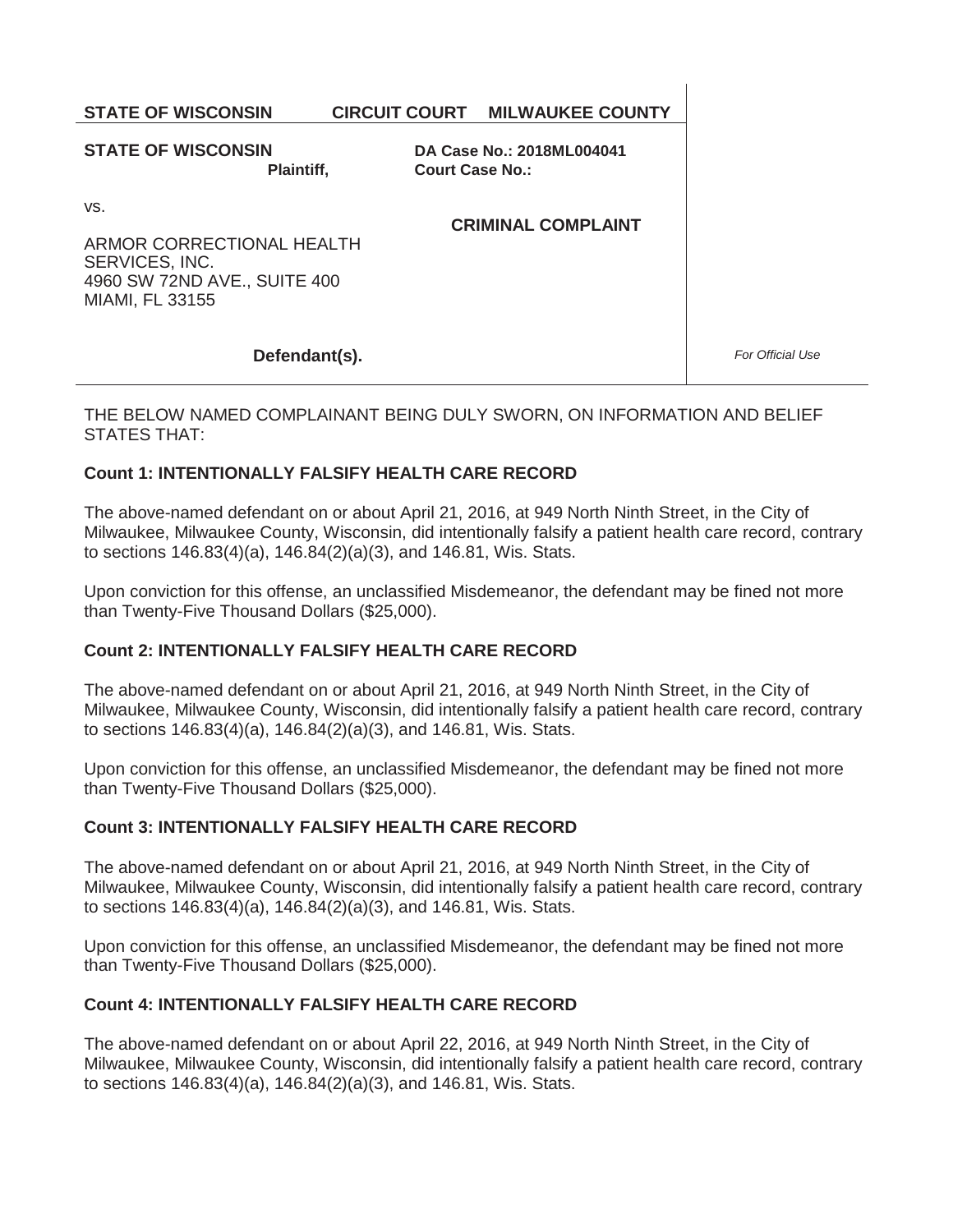Upon conviction for this offense, an unclassified Misdemeanor, the defendant may be fined not more than Twenty-Five Thousand Dollars (\$25,000).

## **Count 5: INTENTIONALLY FALSIFY HEALTH CARE RECORD**

The above-named defendant on or about April 21, 2016, at 949 North Ninth Street, in the City of Milwaukee, Milwaukee County, Wisconsin, did intentionally falsify a patient health care record, contrary to sections 146.83(4)(a), 146.84(2)(a)(3), and 146.81, Wis. Stats.

Upon conviction for this offense, an unclassified Misdemeanor, the defendant may be fined not more than Twenty-Five Thousand Dollars (\$25,000).

## **Count 6: INTENTIONALLY FALSIFY HEALTH CARE RECORD**

The above-named defendant on or about April 21, 2016, at 949 North Ninth Street, in the City of Milwaukee, Milwaukee County, Wisconsin, did intentionally falsify a patient health care record, contrary to sections 146.83(4)(a), 146.84(2)(a)(3), and 146.81, Wis. Stats.

Upon conviction for this offense, an unclassified Misdemeanor, the defendant may be fined not more than Twenty-Five Thousand Dollars (\$25,000).

# **Count 7: INTENTIONALLY FALSIFY HEALTH CARE RECORD**

The above-named defendant on or about April 21, 2016, at 949 North Ninth Street, in the City of Milwaukee, Milwaukee County, Wisconsin, did intentionally falsify a patient health care record, contrary to sections 146.83(4)(a), 146.84(2)(a)(3), and 146.81, Wis. Stats.

Upon conviction for this offense, an unclassified Misdemeanor, the defendant may be fined not more than Twenty-Five Thousand Dollars (\$25,000).

### **Probable Cause:**

1. I am an investigator and sworn law enforcement officer with the Milwaukee County District Attorney's Office.

2. I base this complaint upon my own personal knowledge and my review of transcripts and exhibits from the inquest into the death of Terrill Thomas, official City of Milwaukee Police reports, official Milwaukee County Sheriff's Office records, Milwaukee County Jail video surveillance footage, business and patient health care records of Armor Correctional Health Services, Inc., ("Armor Correctional"), Contract for Inmate Health Services for Milwaukee County (2016), official reports of the Milwaukee County Medical Examiner's Office, and official reports of fellow investigators of the Milwaukee County District Attorney's Office.

### **Summary**

3. Section 146.83(4), Wis. Stats., provides "No person may do any of the following: (a) Intentionally falsify a patient health care record." Violating this prohibition is a crime. Section 146.84(2)(a)(3), Wis. Stats. A jail inmate's patient health care record is "a patient health care record" within the meaning of section 146.83(4) as further defined by section 146.81(4), Wis. Stats.

4. A corporation may be charged criminally for the acts of its employees committed within the scope of employment. *See,* Section 968.05(1), Wis. Stats.; WIS-JI CRIM 420; *State v. Steenberg Homes, Inc.,* 223 Wis.2d 511, 589 N.W.2d 668 (Ct. App. 1998).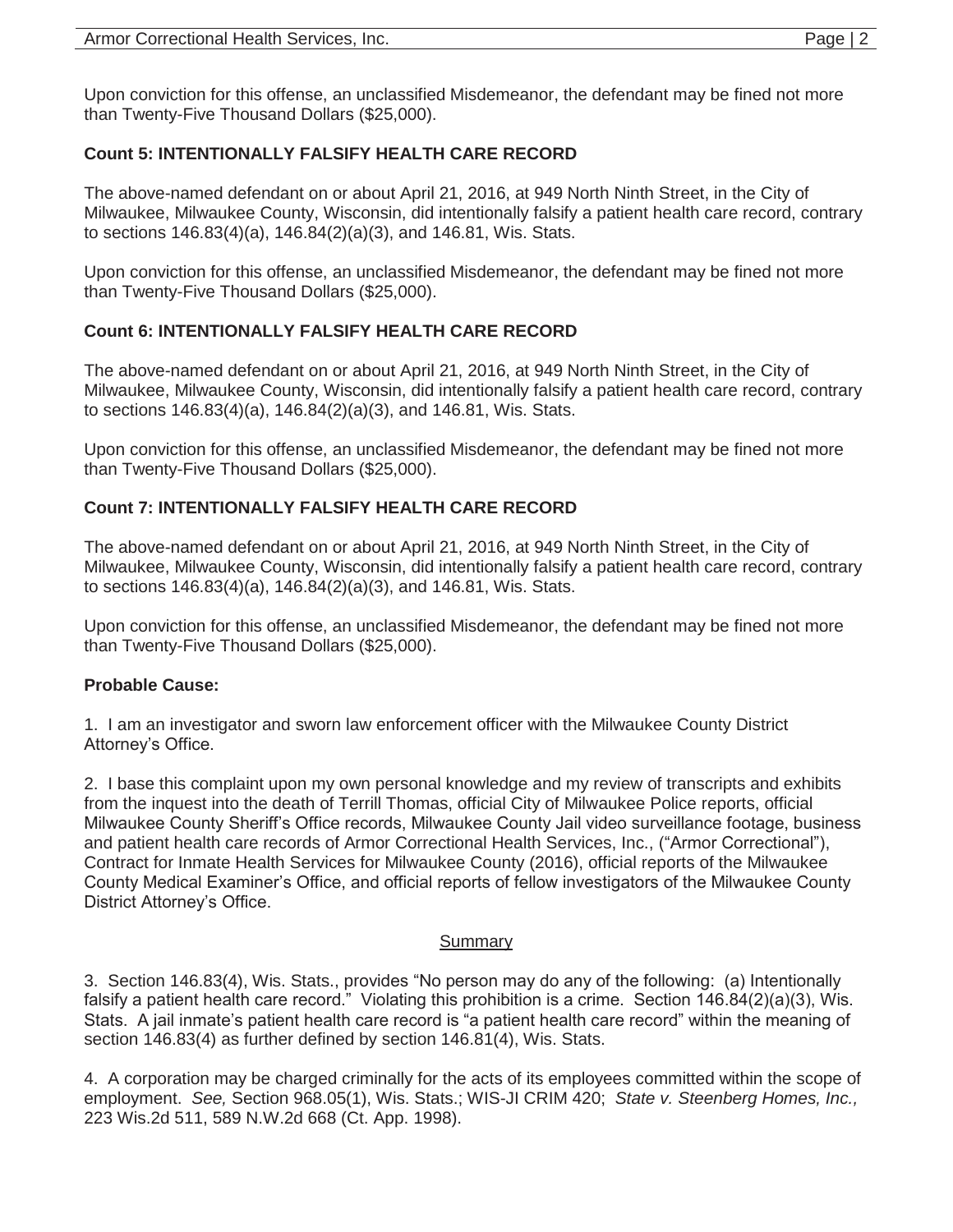5. Armor Correctional Health Services, Inc. is a foreign business corporation registered with the Wisconsin Department of Financial Institutions.

6. Armor Correctional is contracted to provide health care services to inmates at the Milwaukee County Jail and to maintain a complete and accurate medical record of those services. Milwaukee County Jail is located in the Criminal Justice Facility, 949 N. Ninth Street, Milwaukee, WI.

7. Terrill Thomas was a Milwaukee County Jail inmate. Mr. Thomas was locked in his cell without water from April 17, 2016 until he died of dehydration on the night of April 23-24, 2016.

8. During my investigation into Mr. Thomas' death, I determined that medical staff, employed by Armor Correctional, made multiple false entries in Mr. Thomas' patient health care record. I compared Criminal Justice Facility video surveillance footage of Mr. Thomas' cell area with entries in Mr. Thomas' patient health care records. That comparison showed Armor Correctional employees either walking by Mr. Thomas' cell without stopping or never appearing at his cell at all, when at the same time, the employees recorded they medically assessed Mr. Thomas. On one occasion, an Armor Correctional employee fabricated blood pressure and pulse readings that the employee never performed on Mr. Thomas.

9. I broadened my review and found Armor Correctional employees similarly falsified patient health care record entries for other inmates in Mr. Thomas' jail subpod during April 21-23, 2016.

10. While I focused on just a three day period of April 21-23, 2016, in a single subpod of the Milwaukee County Jail, that snapshot examination showed repeated false patient health care record entries by multiple Armor Correctional employees. I found no evidence that this pattern of patient health care record falsification was an aberration or isolated instance.

### Armor Correctional employees

11. Armor Correctional employed the following medical personnel and assigned them to the Milwaukee County Jail during the time frame alleged in this criminal complaint:

- a. Karen Gray, Registered Nurse (RN);
- b. Jennifer Henderson, Certified Medical Assistant (CMA);
- c. De'Angelo McCoy, Certified Medical Assistant (CMA).

12. Each of the above listed Armor Correctional employees' duties included providing health care services to Milwaukee County Jail inmates and documenting those services in the inmates' patient health care record. Armor Correctional maintained those patient health care records.

### Computerized patient health care records

13. Armor Correctional provided copies of the patient health care records that they maintain for Mr. Thomas.

14. I interviewed Joel DeWitt, Licensed Professional Counselor (LPC). LPC DeWitt is an Armor Correctional mental health supervisor assigned to the Milwaukee County Jail. He is familiar with Armor Correctional's computerized patient health care records for inmates. LPC DeWitt explained as follows.

 a. Flow sheets are a form of computerized patient health care record that Armor Correctional maintains for inmates.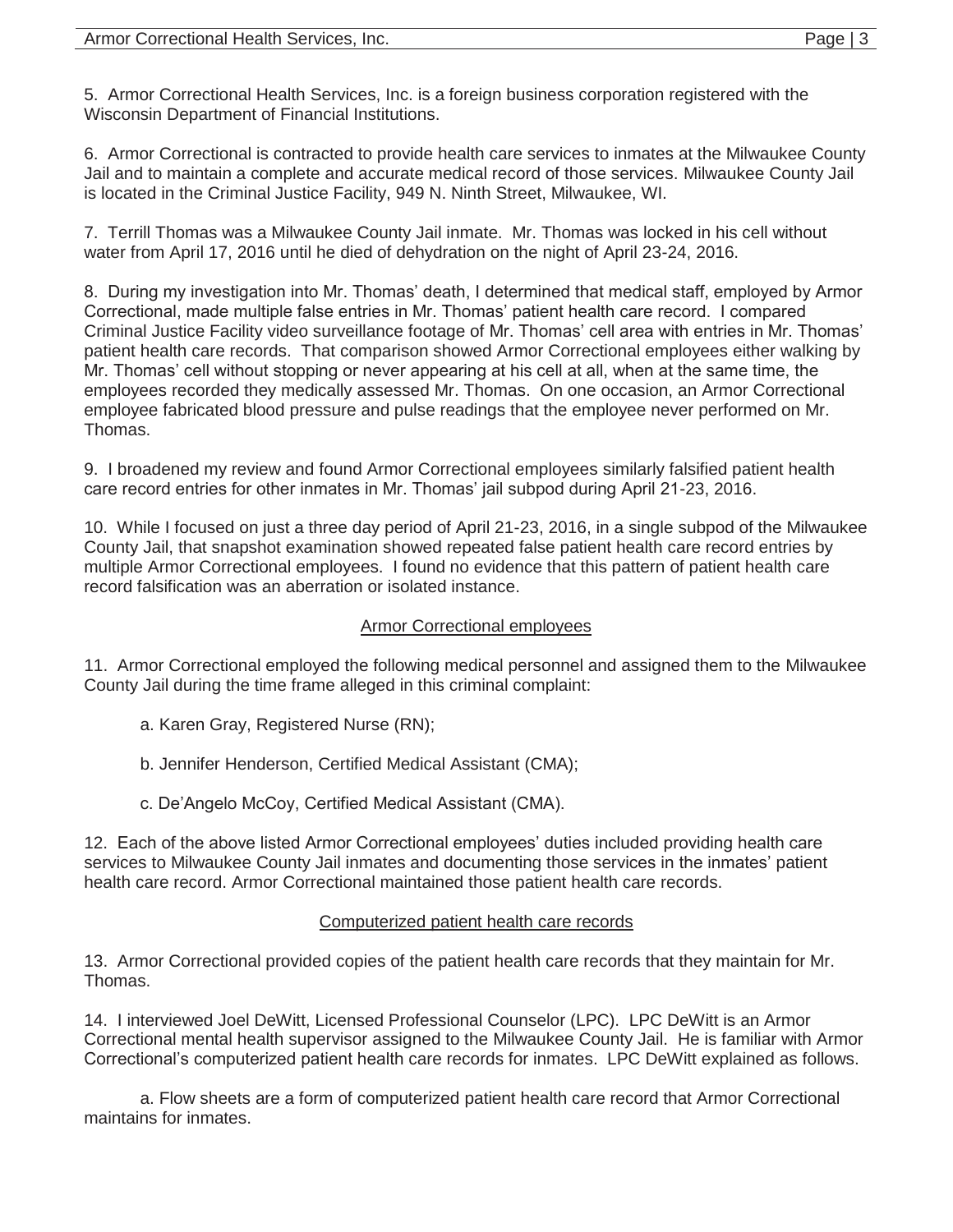b. "Flow sheets :: Custom flows" and "Flow sheets :: confinement" data are recorded in columns. The first column lists the health care provider making the entry. The second column automatically enters the time and date when the data is charted.

c. The final column, headed "Date/time (if different)", allows the health care provider to make a correcting entry if he or she actually provided the service at a date different from the charting date.

15. In the flow sheets presented in paragraphs 18(a), 25(b), 26(b), and 27(b) below, Nurse Karen Gray made a series of patient health care record entries during the time frame 16:41 (4:41 p.m.) to 16:59 (4:59 p.m.) on April 21, 2016. She appears to have completed her rounds that afternoon and was now charting the services she had provided. On several occasions, Nurse Gray made double entries in the same inmate's record that afternoon. In the flow sheets in paragraphs 25(b), 26(b), and 27(b), she marked a second entry, in the "Date/time (if different)" column, documenting the services occurred on "4/20/2016 00:00". This pattern of duplicate entries indicates Nurse Gray forgot to chart her inmate contacts on April 20, 2016. When she charted on April 21, 2016, she entered both the previous day's service (April 20, 2016) and the current day's service (April 21, 2016).

#### Falsifications of Mr. Thomas' patient health care records

16. Milwaukee County Sheriff's Office provided video surveillance footage for Mr. Thomas' cell area from 6:33:39 a.m. on April 21 to 5:09:59 a.m. on April 24, 2016. Mr. Thomas was housed in Cell 15 on Pod 4D subpod B of the Milwaukee County Jail.

17. I compared the video surveillance footage against Mr. Thomas' Armor Correctional patient health care records.

18. On April 21, 2016, Nurse Gray made a false entry in Mr. Thomas' Armor Correctional patient health care record. **COUNT 1** 

a. Mr. Thomas' patient health care records include a computerized record entitled "CorEMR-Flow Sheets::Custom Flow". Nurse Gray made two entries dated **16:51 (4:51 p.m.) on April 21, 2016**. The entries both state Nurse Gray attempted to assess Mr. Thomas' physical health, mental health, and dental status, but Mr. Thomas refused to speak with Nurse Gray. A copy of said computerized record is presented below.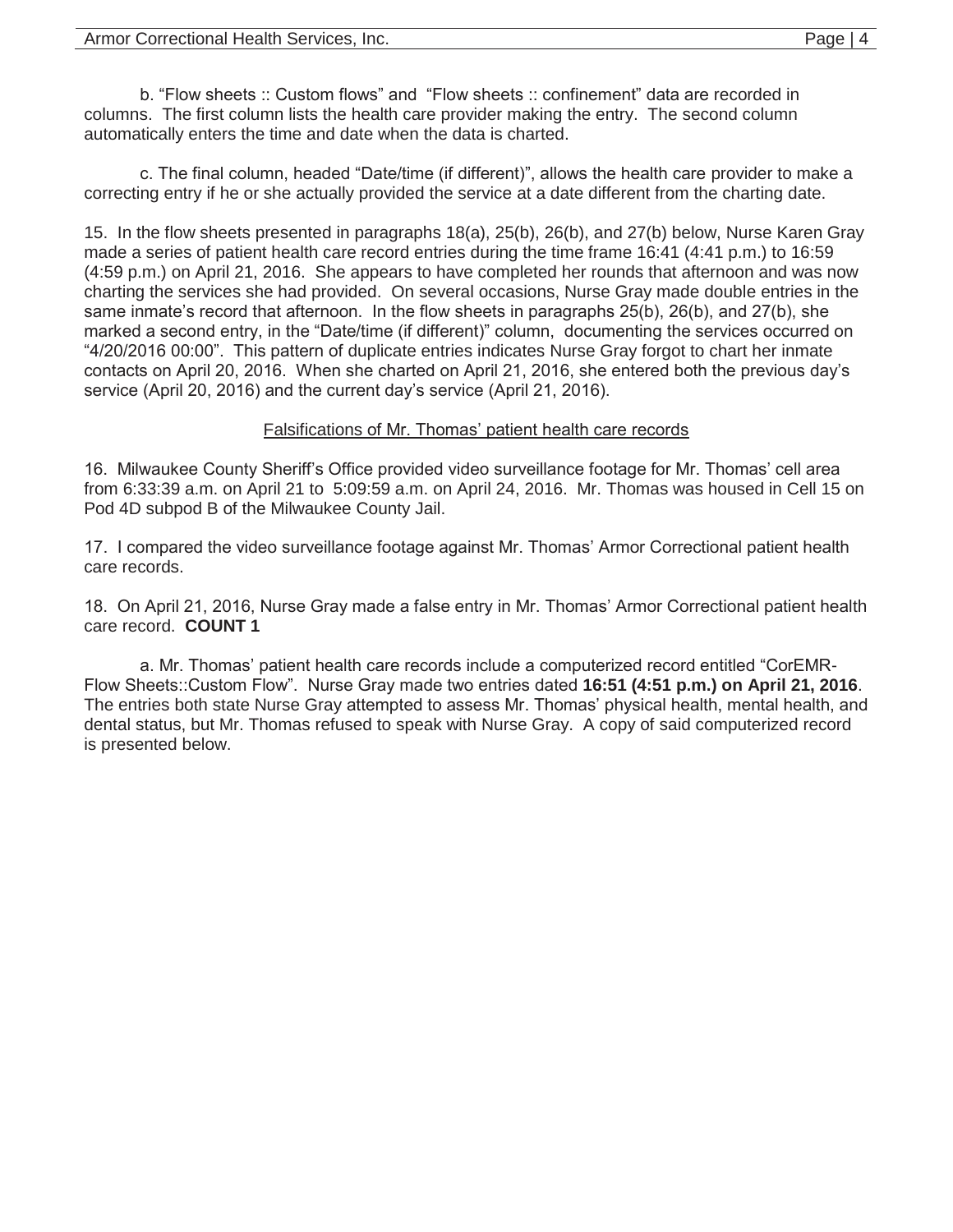|                                                                                                                                                                                                                                                                                                                                        |                                                     |                 |                      | COTEIVIK - FIOW SHEETS :: CUSTOM FIOW   V5.0.0              |                                                  |                                                        |                                                               | Page 1 of 1                 |  |  |  |
|----------------------------------------------------------------------------------------------------------------------------------------------------------------------------------------------------------------------------------------------------------------------------------------------------------------------------------------|-----------------------------------------------------|-----------------|----------------------|-------------------------------------------------------------|--------------------------------------------------|--------------------------------------------------------|---------------------------------------------------------------|-----------------------------|--|--|--|
| Sex: Male<br>Location: [OUT]<br>Allergies:<br><b>TERRILL J THOMAS</b><br>DOB: 05/09/1977 (Age<br>JMS ID:<br>(None on<br>39)<br>639565216<br>record)<br>Height: 6ft 5in<br>Weight: 299 lbs<br>#639565216<br>BMI: 35.5<br>SSN: 397880385<br>CJIS Master ID:<br>Chronic Care - Endocrine, Chronic Care -<br>Cardiovascular<br>00000287210 |                                                     |                 |                      |                                                             |                                                  |                                                        |                                                               |                             |  |  |  |
| User                                                                                                                                                                                                                                                                                                                                   | <b>Flow Sheets</b><br>Confinement<br>Record<br>Date | Spoke<br>w/Pt.7 | Request<br>Services? | <b>Physical Status:</b>                                     | <b>MH Status:</b>                                | Dental Status:                                         | Notes/Descriptions:                                           | Date/Time<br>(if different) |  |  |  |
| <b>RN</b><br>Gray<br>RN.<br>Karen                                                                                                                                                                                                                                                                                                      | 04/22/2016<br>19:03                                 | No              | <b>No</b>            | No complaints, no<br>significant<br>physical signs<br>noted | No complaints,<br>alert, oriented,<br>responsive | No complaints, no<br>significant dental<br>signs noted | Unable to speak with Pt.<br>d/t lack of Correctional<br>Staff |                             |  |  |  |
| <b>RN</b><br>Gray<br>RN,<br>Karen                                                                                                                                                                                                                                                                                                      | 04/21/2016<br>16:51                                 | <b>No</b>       | No                   | No complaints, no<br>significant<br>physical signs<br>noted | No complaints,<br>alert, oriented,<br>responsive | No complaints, no<br>significant dental<br>signs noted | Pt. refused to speak to<br>writer.                            |                             |  |  |  |
| <b>RN</b><br>Gray<br>RN.<br>Karen                                                                                                                                                                                                                                                                                                      | 04/21/2016<br>16:51                                 | <b>No</b>       | No                   | No complaints, no<br>significant<br>physical signs<br>noted | No complaints,<br>alert, oriented,<br>responsive | No complaints, no<br>significant dental<br>signs noted | Pt. pacing in cell naked<br>refuse to speak to writer.        |                             |  |  |  |
| <b>RN</b><br>Gray<br>RN.<br>Karen                                                                                                                                                                                                                                                                                                      | 04/19/2016<br>18:04                                 | Yes             | No                   | No complaints, no<br>significant<br>physical signs<br>noted | No complaints.<br>alert, oriented,<br>responsive | No complaints, no<br>significant dental<br>signs noted | ٠                                                             |                             |  |  |  |

b. I watched the video surveillance footage of Mr. Thomas' cell area from **6:33 a.m. on April 21**  to **midnight on April 21-22, 2016**. That footage shows Nurse Gray was in the vicinity of Mr. Thomas' cell on only one occasion during her shift. That occurred at 2:20:22 p.m. The footage shows Nurse Gray walked by Mr. Thomas' cell and glanced in. She did not break stride. Her head was directed towards Mr. Thomas' cell for a fraction of a second. She appeared to make no attempt to speak to Mr. Thomas or to determine that "Pt. refused to speak to writer."

c. Nurse Gray's time card records show she punched in for duty at 10:05 a.m. and punched out at 7:41 p.m. on April 21, 2016.

19. On April 21, 2016, CMA Henderson made two false entries in Mr. Thomas' Armor Correctional patient health care record. **COUNTS 2 & 3**

 a. Mr. Thomas' patient health care records include a computerized record entitled "CorEMR-Flow Sheets :: Vital Signs". CMA Henderson made an entry dated **21:23 (9:23 p.m.) on April 21, 2016**. The entry states that CMA Henderson took Mr. Thomas' sitting blood pressure and pulse. She recorded blood pressure of 152/84 and pulse of 68. She further noted "Pt. asymptomatic". A copy of said computerized record is presented below.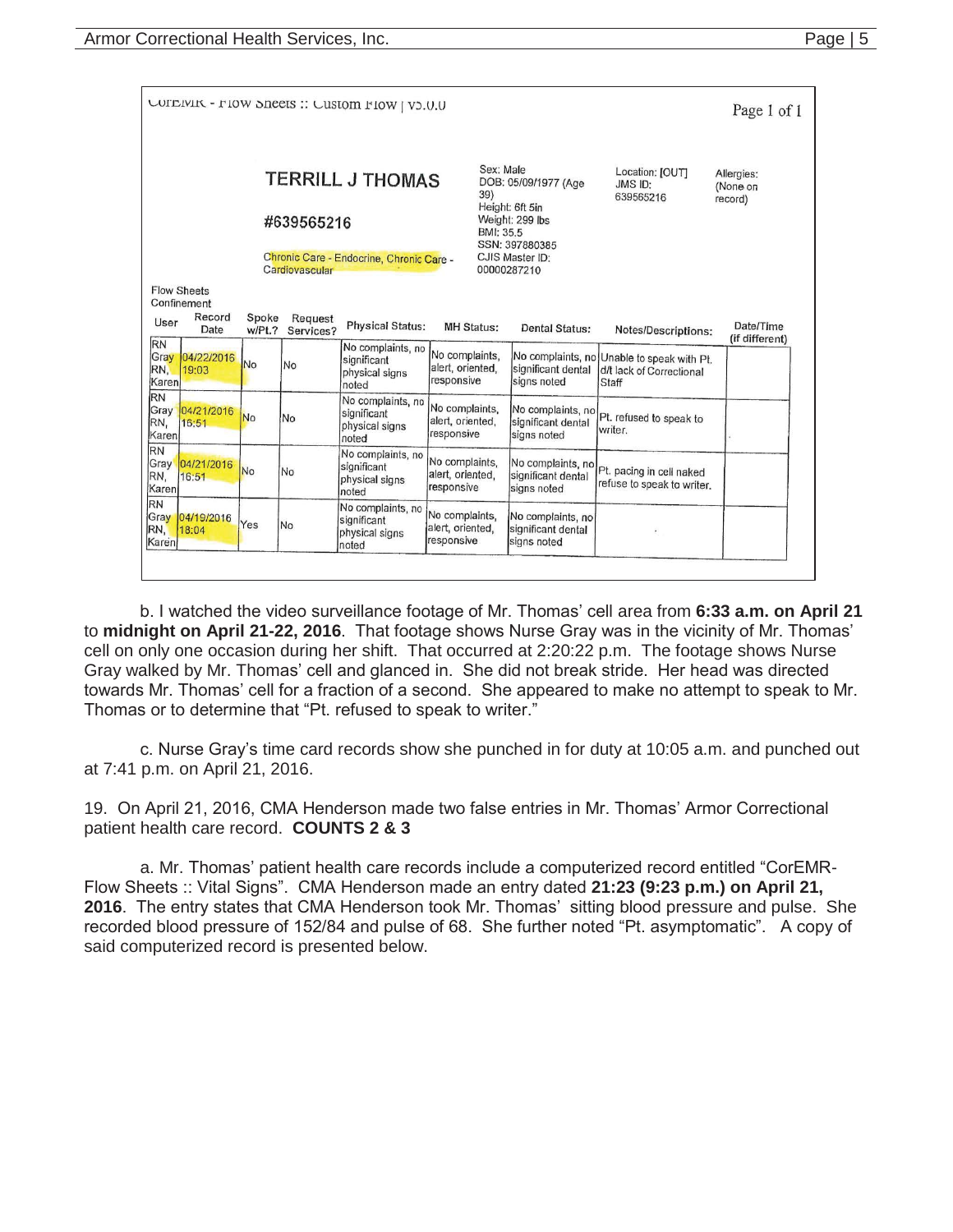|                                                  |                     | COTEIVIK - FIOW Sneets: VItal Signs   V3.U.U                                                 |                      |                                                                                                                                                 |            |                      |                 |           | Page 1 of 1                       |
|--------------------------------------------------|---------------------|----------------------------------------------------------------------------------------------|----------------------|-------------------------------------------------------------------------------------------------------------------------------------------------|------------|----------------------|-----------------|-----------|-----------------------------------|
|                                                  |                     | TERRILL J THOMAS<br>#639565216<br>Chronic Care - Endocrine, Chronic Care -<br>Cardiovascular |                      | Sex: Male<br>DOB: 05/09/1977 (Age<br>39)<br>Height: 6ft 5in<br>Weight: 299 lbs<br>BMI: 35.5<br>SSN: 397880385<br>CJIS Master ID:<br>00000287210 |            | JMS ID:<br>639565216 | Location: [OUT] |           | Allergies:<br>(None on<br>record) |
| <b>Flow Sheets</b><br><b>Vital Signs</b><br>User | <b>Record Date</b>  | <b>Blood Pressure</b>                                                                        |                      | Pulse Respiration Temperature Weight Height BMI SPO2                                                                                            |            |                      |                 |           | <b>Notes</b>                      |
| Jennifer<br>Henderson 21:28                      | 04/21/2016          | Sitting<br>132<br>80                                                                         | Sitting<br>104       |                                                                                                                                                 |            |                      |                 |           |                                   |
| <b>Jennifer</b><br>Henderson 21:23               | 04/21/2016          | Sitting<br>152<br>84                                                                         | <b>Sitting</b><br>68 | B                                                                                                                                               |            |                      |                 |           | IPt.<br>asymtomatic               |
| Jennifer<br>Henderson 20:36                      | 04/19/2016          | Sitting<br>138<br>80                                                                         | Sitting<br>84        |                                                                                                                                                 |            |                      |                 |           |                                   |
| CaryAnne                                         | 04/16/2016<br>03:12 | Sitting<br>142<br>82                                                                         | Sitting<br>18<br>102 | 97.6°<br>F                                                                                                                                      | 299<br>Ibs | 6ft<br>5in           |                 | 35.5 99 % |                                   |
| Adriano                                          |                     | Sitting                                                                                      | Sitting              |                                                                                                                                                 |            |                      |                 |           |                                   |

b. CMA Henderson made a second entry in Mr. Thomas' "CorEMR-Flow Sheets :: Vital Signs" dated **21:28 (9:28 p.m.) on April 21, 2016**. She recorded Mr. Thomas' blood pressure as 132/80 and pulse of 104. This entry is reflected on the above copy from Mr. Thomas' patient health care records.

 c. I watched the video surveillance footage of Mr. Thomas' cell area **from 6:33 a.m. on April 21**  to **midnight on April 21-22, 2016**. That footage shows no one ever took Mr. Thomas' blood pressure or pulse readings. No one appeared with a blood pressure cuff. No one had any physical contact with Mr. Thomas. No one opened Mr. Thomas' cell door or the pass-through chute of his cell door. The blood pressure and pulse data that CMA Henderson recorded in Mr. Thomas' patient health record were complete fabrications.

d. CMA Henderson's time card records show she punched in for duty at 2:00 p.m. and punched out at 10:42 p.m. on April 21, 2016.

 e. On February 15, 2018, Investigators David Dalland and Anna Linden, Milwaukee County District Attorney's Office, interviewed LPN Henderson. She denied any wrongdoing.

20. On April 22, 2016, CMA McCoy made a false entry in Mr. Thomas' Armor Correctional patient health care record. **COUNT 4**

a. Mr. Thomas' patient health care records include a computerized record entitled "CorEMR – THOMAS, TERRILL J :: Chart Notes". CMA McCoy made an entry dated **4:46 a.m. on April 22, 2016**. He recorded that he asked Mr. Thomas to submit to a blood draw and Mr. Thomas did not respond. A copy of said computerized record is presented below.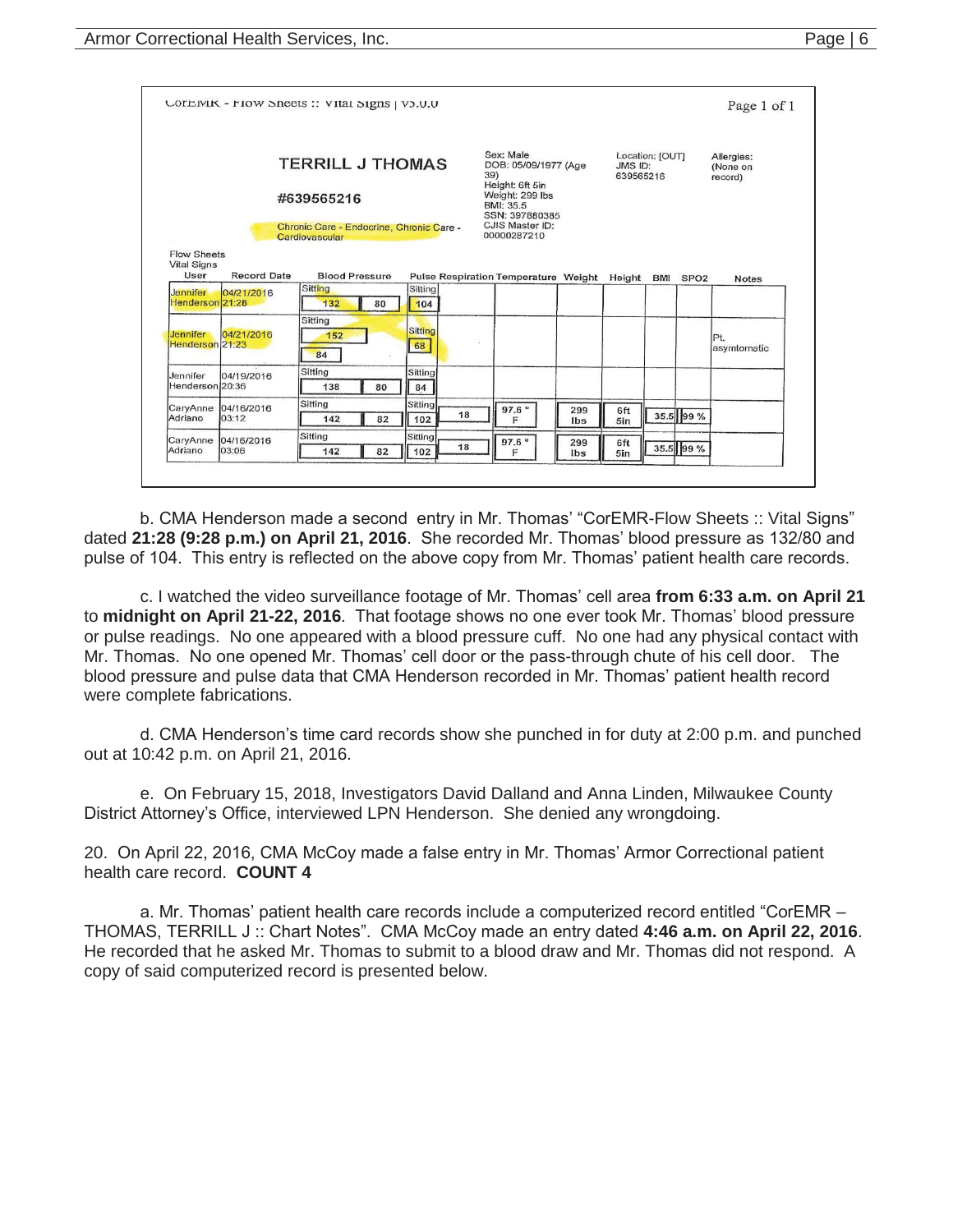|                                           | CorEMR - THOMAS, TERRILL J:: Chart Notes   v5.3.0                                                                                                                                                                                                                                                                                                                                                                | Page 2 of 2 |
|-------------------------------------------|------------------------------------------------------------------------------------------------------------------------------------------------------------------------------------------------------------------------------------------------------------------------------------------------------------------------------------------------------------------------------------------------------------------|-------------|
| Type: Misc. Note<br>Access: Medical Staff | Date: 04/22/2016<br><b>Related Problems</b><br>Author: MA McCoy, De'Angelo<br>04:46<br>Writer went to draw PT blood, PT was standing at cell<br>door not dress looking out cell. Writer asked PT did he<br>want labs done PT just look didn't say one word.<br>Reported it to supervisor Ives, writer was told to reported<br>it to first shift MA to be completed. PT didn't refuse just<br>didn't say nothing. |             |

 b. I watched the video surveillance footage of Mr. Thomas' cell area from **6:00 p.m. on April 21, 2016** to **noon on April 22, 2016**. That footage shows CMA McCoy never went to Mr. Thomas' cell. CMA McCoy never attempted to speak with Mr. Thomas. He did not ask Mr. Thomas to submit to a blood draw.

c. CMA McCoy's time card records show he punched in for duty at 9:14 p.m. on April 21 and punched out at 5:52 a.m. on April 22, 2016.

21. Inv. Dalland and Inv. Linden interviewed CMA McCoy. CMA McCoy stated as follows. He made the entry in paragraph 20(a) above approximately fifteen minutes after going to see Mr. Thomas on April 22. Inv. Linden informed CMA McCoy that video surveillance does not show him at Mr. Thomas' cell. CMA McCoy then made conflicting and ambiguous statements about whether he actually went to Mr. Thomas' cell. He agreed that it is possible he remained at the Pod 4D command desk and did not go up to Mr. Thomas' cell. He acknowledged this version a second time stating: "I'm not going to lie to you." Later in the interview, CMA McCoy denied making a false entry. He stated that when his job description requires him to go to a cell in Pod 4D that "I'm going to at least attempt to do it."

### Falsification of other inmates' patient health care records

22. Having identified the above pattern of falsifications in Mr. Thomas' patient health care records, I broadened my investigation to the patient health care records of other inmates in Pod 4D subpod B during April 21-23, 2016.

23. Milwaukee County Sheriff's Office provided copies of Armor Correctional patient health care records for the following Milwaukee County Jail inmates: E.H-M., D.W., and J.A.H.

24. My comparison of those patient health care records with jail video surveillance footage shows that Nurse Gray habitually falsified entries. She falsely recorded that she spoke to inmates when assessing their medical status. Video surveillance footage shows Nurse Gray walks by these inmates' cells without stopping to assess them.

25. Nurse Gray falsified an entry in E.H-M.'s Armor Correctional patient health care records on April 21, 2016. **COUNT 5** 

a. Milwaukee County Sheriff's Office records show E.H-M. was assigned to cell 8 in Pod D subpod B throughout the time period alleged in this criminal complaint.

 b. E.H-M.'s patient health care records include a computerized record entitled "CorEMR- Flow Sheets :: Confinement". Nurse Gray made an entry dated **16:42 (4:42 p.m.) on April 21, 2016** documenting her purported medical assessment of E.H-M. The entries state as follows. Nurse Gray spoke to E.H-M. He reported no physical, mental health, or dental problems. She also made a second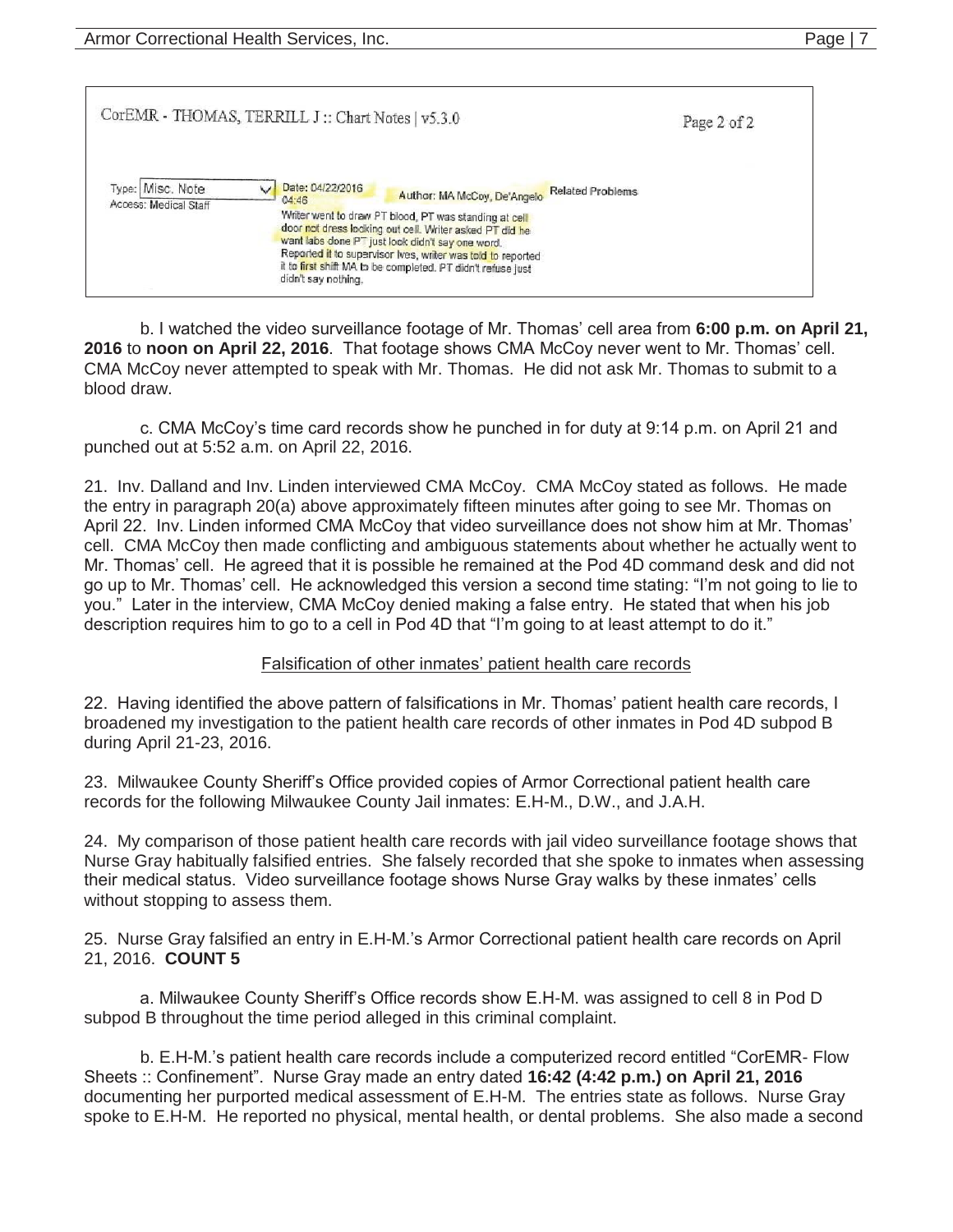entry at 16:41 (4:41 p.m.) for service she provided the previous day. A copy of said computerized record is presented below.

|                                   | Confinement                                       |                 |                      |                                                             |                                                  |                                                           |                                                                      |                             |
|-----------------------------------|---------------------------------------------------|-----------------|----------------------|-------------------------------------------------------------|--------------------------------------------------|-----------------------------------------------------------|----------------------------------------------------------------------|-----------------------------|
| User                              | Viewing 1-12 of 12 Flow Records<br>Record<br>Date | Spoke<br>w/Pt.7 | Request<br>Services? | <b>Physical Status:</b>                                     | <b>MH Status:</b>                                | <b>Dental Status:</b>                                     | <b>Notes/Descriptions:</b>                                           | Date/Time (if<br>different) |
| RN<br>Gray<br>RN.<br>Karen        | 04/29/2016<br>2116                                | Yes             | No                   | No complaints,<br>no significant<br>physical signs<br>noted | No complaints,<br>alert, oriented,<br>responsive | No complaints,<br>no significant<br>dental signs<br>noted |                                                                      |                             |
| <b>RN</b><br>Gray<br>RN.<br>Karen | 04/28/2016<br>1825                                | Yes             | No                   | No complaints,<br>no significant<br>physical signs<br>noted | No complaints,<br>alert, oriented,<br>responsive | No complaints,<br>no significant<br>dental signs<br>noted |                                                                      |                             |
| <b>RN</b><br>Gray<br>RN.<br>Karen | 04/27/2016<br>1824                                | Yes             | No                   | No complaints,<br>no significant<br>physical signs<br>noted | No complaints,<br>alert, oriented,<br>responsive | No complaints,<br>no significant<br>dental signs<br>noted |                                                                      |                             |
| <b>RN</b><br>Gray<br>RN.<br>Karen | 04/26/2016<br>1807                                | Yes             | No                   | No complaints,<br>no significant<br>physical signs<br>noted | No complaints,<br>alert, oriented,<br>responsive | No complaints,<br>no significant<br>dental signs<br>noted |                                                                      |                             |
| <b>RN</b><br>Gray<br>RN,<br>Karen | 04/26/2016<br>1807                                | Yes             | No                   | No complaints.<br>no significant<br>physical signs<br>noted | No complaints,<br>alert, oriented,<br>responsive | No complaints,<br>no significant<br>dental signs<br>noted |                                                                      | 04/25/2016<br>00:00         |
| <b>RN</b><br>Gray<br>RN.<br>Karen | 04/22/2016<br>1900                                | No              | No                   | No complaints,<br>no significant<br>physical signs<br>noted | No complaints,<br>alert, oriented,<br>responsive | No complaints,<br>no significant<br>dental signs<br>noted | Unable to speak with Pt.<br>d/t lack of Correctional<br><b>Staff</b> |                             |
| <b>RN</b><br>Gray<br>RN.<br>Karen | 04/21/2016<br>1642                                | No              | No                   | No complaints.<br>no significant<br>physical signs<br>noted | No complaints,<br>alert, oriented,<br>responsive | No complaints.<br>no significant<br>dental signs<br>noted | Pt appears to be resting                                             |                             |
| <b>RN</b><br>Gray<br>RN,<br>Karen | 04/21/2016<br>1641                                | Yes             | <b>No</b>            | No complaints,<br>no significant<br>physical signs<br>noted | No complaints,<br>alert, oriented,<br>responsive | No complaints,<br>no significant<br>dental signs<br>noted |                                                                      | 04/20/2016<br>00:00         |

 c. I watched the Jail Pod 4D subpod B video surveillance footage from **6:33 a.m. on April 21** to **midnight on April 21-22, 2016**. That footage shows as follows. At 2:21:06 p.m., Nurse Gray walked past E.H-M.'s cell without stopping. She glanced at his cell for a fraction of a second. She did not speak to E.H-M. She did not attempt to assess his physical, mental, or dental status. This walk-by was the only time Nurse Gray was near E.H-M.'s cell. Her entries into E.H-M's patient health care record on this date were complete fabrications.

d. Nurse Gray's time card records show she punched in for duty at 10:05 a.m. and punched out at 7:41 p.m. on April 21, 2016.

26. Nurse Gray falsified an entry in D.W.'s Armor Correctional patient health care records on April 21, 2016. **COUNT 6** 

a. Milwaukee County Sheriff's Office records show D.W. was assigned to cell 14 in Pod D subpod B throughout the time period alleged in this criminal complaint.

b. D.W.'s patient health care records include a computerized record entitled "CorEMR- Flow Sheets :: Confinement". Nurse Gray made an entry dated **16:49 (4:49 p.m.) on April 21, 2016** documenting her purported medical assessment of D.W. The entries state as follows. Nurse Gray observed that D.W. was resting. He reported no physical, mental health, or dental problems. She also made a second entry at 16:48 (4:48 p.m.) for service she provided the previous day. A copy of said computerized record is presented below.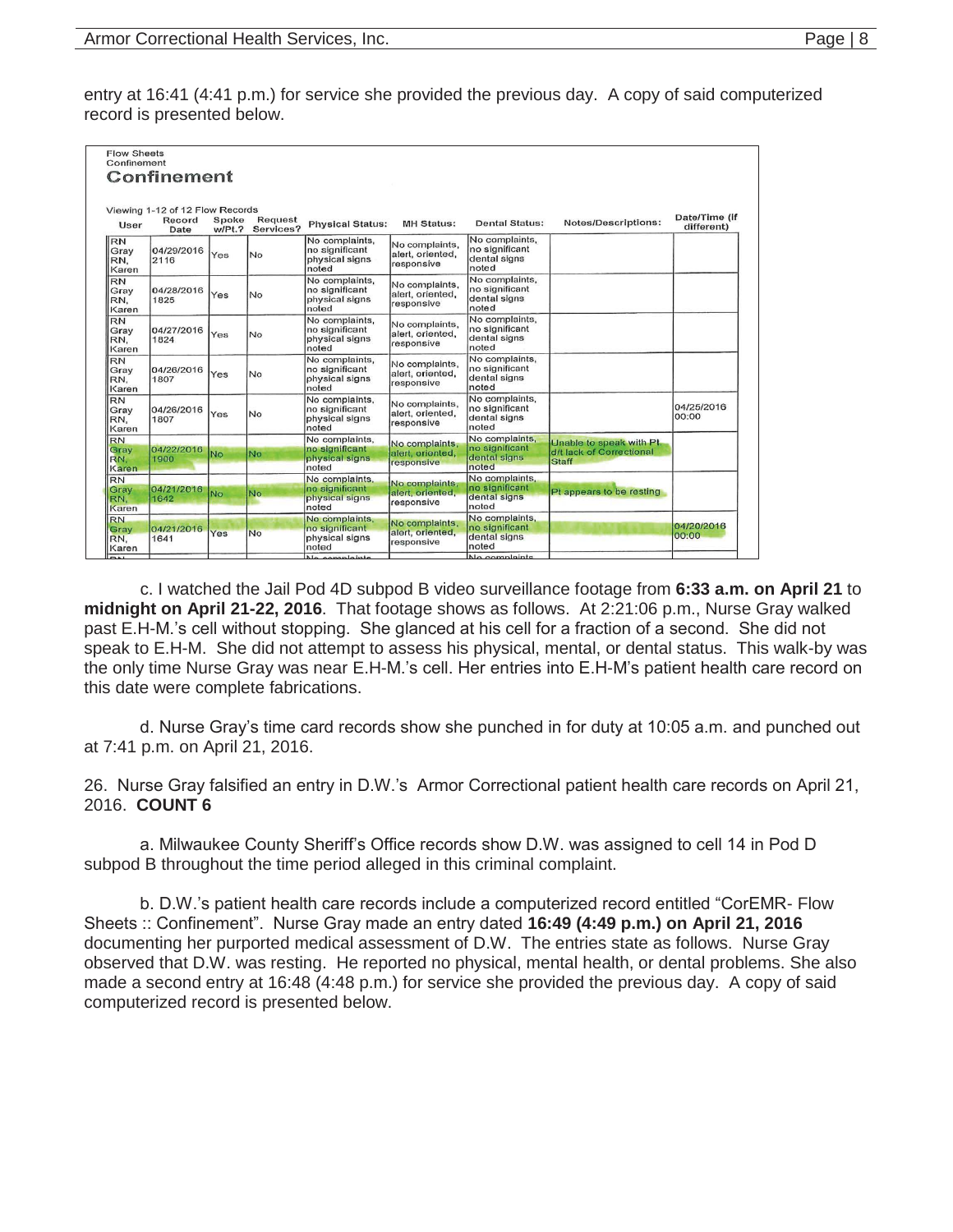|                                   |                                 |           |                                   |                                                                          |                                            | <b>NKDA</b>                                                    |                                                            |                              |
|-----------------------------------|---------------------------------|-----------|-----------------------------------|--------------------------------------------------------------------------|--------------------------------------------|----------------------------------------------------------------|------------------------------------------------------------|------------------------------|
| <b>Flow Sheets</b><br>Confinement | Confinement                     |           |                                   |                                                                          |                                            |                                                                |                                                            |                              |
|                                   | Viewing 1-27 of 27 Flow Records |           |                                   |                                                                          |                                            |                                                                |                                                            |                              |
| User                              | Record<br>Date                  |           | Spoke Request<br>wiPt.? Services? | Physical<br>Status:                                                      | <b>MH Status:</b>                          | Dental<br>Status:                                              | Notes/Descriptions:                                        | Date/Time<br>Œ<br>different) |
| RN<br>Grav<br>RN.<br>Karen        | 04/22/2016<br>1902              | <b>No</b> | <b>No</b>                         | No<br>complaints.<br>no significant<br>physical signs oriented,<br>noted | No.<br>complaints.<br>siert.<br>responsive | lNo.<br>complaints,<br>no significant<br>dental signs<br>noted | Unable to speak with Pt. d/t<br>lack of Correctional Staff |                              |
| FON<br>Gray<br>RN.<br>Karen       | 04/21/2016 No<br>1649           |           | No                                | No<br>complaints,<br>no significant<br>physical signs oriented,<br>noted | No<br>complaints.<br>lalort.<br>responsive | No<br>complaints.<br>no significant<br>dental signs<br>noted   | Pt. appears to be resting                                  |                              |
| RN<br>Gray<br><b>RN</b><br>Karen  | 04/21/2016<br>1648              | Yes       | Na                                | No<br>compiaints,<br>no algnificant<br>physical signs oriented,<br>noted | No<br>complaints,<br>alert.<br>responsive  | No<br>complaints,<br>no significant<br>dental signs<br>noted   |                                                            | 04/20/2016<br>00:00          |
| RN                                |                                 |           |                                   | No<br>complaints.                                                        | lNo.<br>complaints.                        | No<br>complaints.                                              |                                                            |                              |

 c. I watched the Jail Pod 4D subpod B video surveillance footage from **6:33 a.m. on April 21** to **midnight on April 21-22, 2016**. That footage shows as follows. At 2:22:20 p.m., Nurse Gray walked past D.W.'s cell without stopping. She glanced at his cell for a fraction of a second. She did not speak to D.W. She did not attempt to assess his physical, mental, or dental status. This walk-by was the only time Nurse Gray was near D.W.'s cell. Her entries into D.W.'s patient health care record on this date were complete fabrications.

d. Nurse Gray's time card records show she punched in for duty at 10:05 a.m. and punched out at 7:41 p.m. on April 21, 2016.

27. Nurse Gray falsified an entry in J.A.H.'s Armor Correctional patient health care records on April 21, 2016. **COUNT 7** 

a. Milwaukee County Sheriff's Office records show J.A.H. was assigned to cell 16 in Pod D subpod B throughout the time period alleged in this criminal complaint.

b. J.A.H.'s patient health care records include a computerized record entitled "CorEMR- Flow Sheets :: Confinement". Nurse Gray made an entry dated **16:59 (4:59 p.m.) on April 21, 2016** documenting her purported medical assessment of J.A.H. The entries state as follows. Nurse Gray spoke with J.A.H. He reported no physical, mental health, or dental problems. She also made a second entry at 16:59 (4:59 p.m.) for service she provided the previous day. A copy of said computerized record is presented below.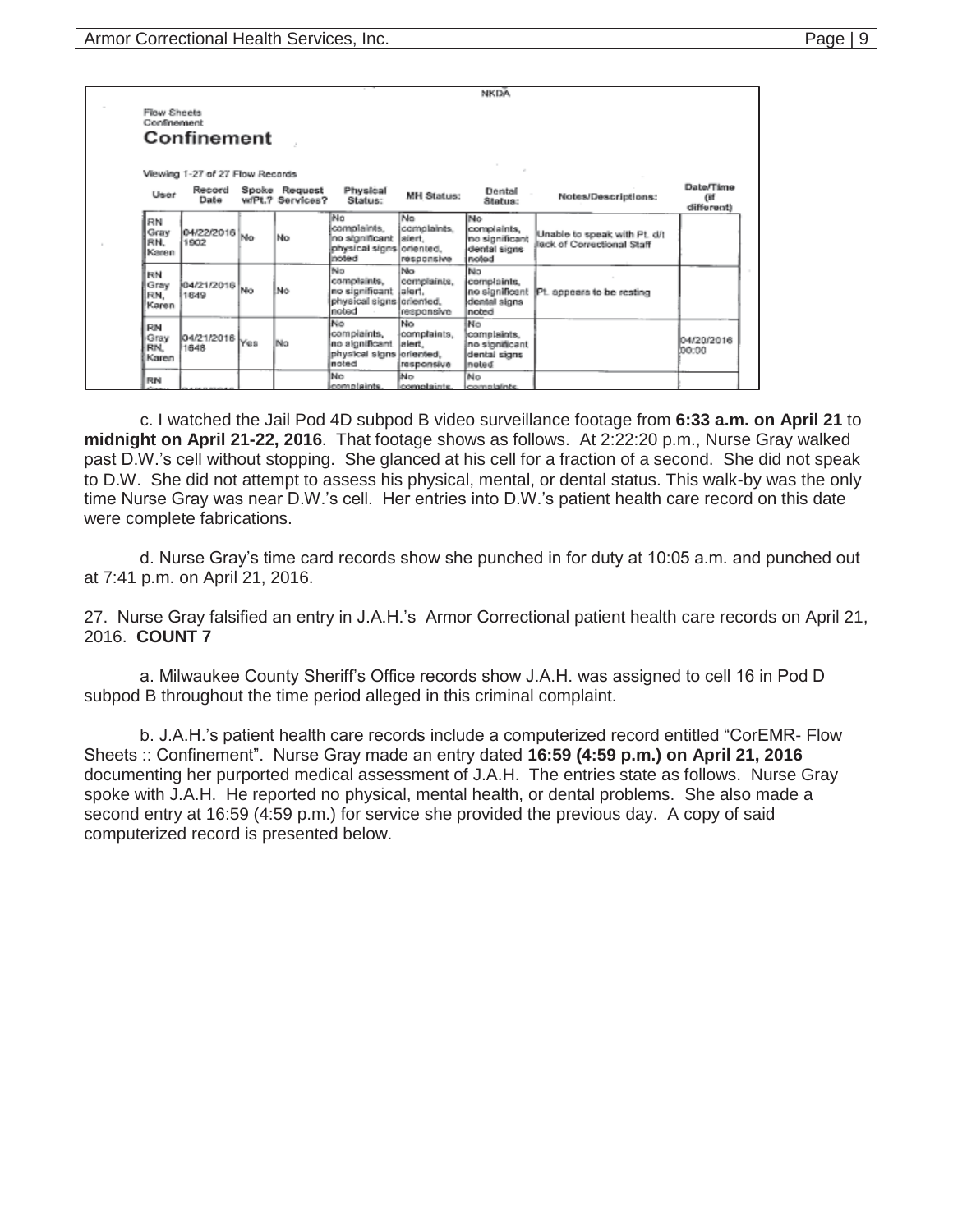| User                              | Record<br>Date     | Spoke<br>w/Pt.? | <b>Request</b><br>Services? | <b>Physical Status:</b>                                     | <b>MH Status:</b>                                | <b>Dental Status:</b>                                     | <b>Notes/Descriptions:</b>                                    | Date/Time (if<br>different) |
|-----------------------------------|--------------------|-----------------|-----------------------------|-------------------------------------------------------------|--------------------------------------------------|-----------------------------------------------------------|---------------------------------------------------------------|-----------------------------|
| RN<br>Gray<br>RN.<br>Karen        | 04/29/2016<br>2117 | Yes             | lNo                         | No complaints,<br>no significant<br>physical signs<br>noted | No complaints,<br>alert, oriented,<br>responsive | No complaints,<br>no significant<br>dental signs<br>noted |                                                               |                             |
| RN<br>Gray<br>IRN.<br>Karen       | 04/28/2016<br>1828 | Yes             | <b>No</b>                   | No complaints,<br>no significant<br>physical signs<br>noted | No complaints.<br>alert, oriented,<br>responsive | No complaints.<br>no significant<br>dental signs<br>noted |                                                               |                             |
| RN<br>Gray<br>RN.<br>Karen        | 04/27/2016<br>1830 | Yes             | No                          | No complaints,<br>no significant<br>physical signs<br>noted | No complaints.<br>alert, oriented,<br>responsive | No complaints,<br>no significant<br>dental signs<br>noted |                                                               |                             |
| <b>RN</b><br>Gray<br>RN.<br>Karen | 04/26/2016<br>1819 | Yes             | No                          | No complaints,<br>no significant<br>physical signs<br>noted | No complaints,<br>alert, oriented,<br>responsive | No complaints,<br>no significant<br>dental signs<br>noted |                                                               |                             |
| RN<br>Gray<br>IRN.<br>Karen       | 04/26/2016<br>1819 | Yes             | No                          | No complaints,<br>no significant<br>physical signs<br>noted | No complaints,<br>alert, oriented,<br>responsive | No complaints,<br>no significant<br>dental signs<br>noted |                                                               | 04/25/2016<br>00:00         |
| <b>RN</b><br>Gray<br>RN,<br>Karen | 04/22/2016<br>1904 | No              | <b>No</b>                   | No complaints,<br>no significant<br>physical signs<br>noted | No complaints,<br>alert, oriented,<br>responsive | No complaints,<br>no significant<br>dental signs<br>noted | Unable to speak with Pt.<br>d/t lack of Correctional<br>Staff |                             |
| <b>RN</b><br>Gray<br>RN,<br>Karen | 04/21/2016<br>1659 | Yes             | No                          | No complaints,<br>no significant<br>physical signs<br>noted | No complaints,<br>alert, oriented,<br>responsive | No complaints,<br>no significant<br>dental signs<br>noted |                                                               |                             |
| RN<br>Gray<br>RN.<br>Karen        | 04/21/2016<br>1659 | Yes             | No                          | No complaints,<br>no significant<br>physical signs<br>noted | No complaints,<br>alert, oriented.<br>responsive | No complaints.<br>no significant<br>dental signs<br>noted |                                                               |                             |
| <b>RN</b><br>Gray<br>RN.<br>Karen | 04/21/2016<br>1659 | Yes             | No                          | No complaints,<br>no significant<br>physical signs<br>noted | No complaints.<br>alert, oriented,<br>responsive | No complaints.<br>no significant<br>dental signs<br>noted |                                                               | 04/20/2016<br>00:00         |
| <b>RN</b>                         |                    |                 |                             | No complaints.                                              |                                                  | No complaints,                                            |                                                               |                             |

 c. I watched the Jail Pod 4D subpod B video surveillance footage from **6:33 a.m. on April 21** to **midnight on April 21-22, 2016**. That footage shows as follows. At 2:22:31 p.m., Nurse Gray walked past J.A.H.'s cell without stopping. She glanced at his cell for a fraction of a second. She did not speak to J.A.H. She did not attempt to assess his physical, mental, or dental status. This walk-by was the only time Nurse Gray was near J.A.H.'s cell. Her entries into J.A.H.'s patient health care record on this date were complete fabrications.

d. Nurse Gray's time card records show she punched in for duty at 10:05 a.m. and punched out at 7:41 p.m. on April 21, 2016.

#### Pattern and practice

28. The above evidence shows that Armor Correctional employees engaged in a pattern and practice of intentionally falsifying entries in inmate patient health care records.

29. Had Armor Correctional medical staff actually performed the assessments that they falsely recorded in Mr. Thomas' patient health care records, medical staff may have identified Mr. Thomas' fatal medical distress.

30. The final health care entry in Armor Correctional's Chart Notes for Mr. Thomas is dated 3:19 a.m. on April 24, 2016 and reads: "Responded to emergency call at 1:36 for inmate unresponsive…I entered the cell where the inmate was lying naked on the floor of his cell on his right side. CO Yagnam looked at me and said 'He's dead.'"

\*\*\*\*End of Complaint\*\*\*\*